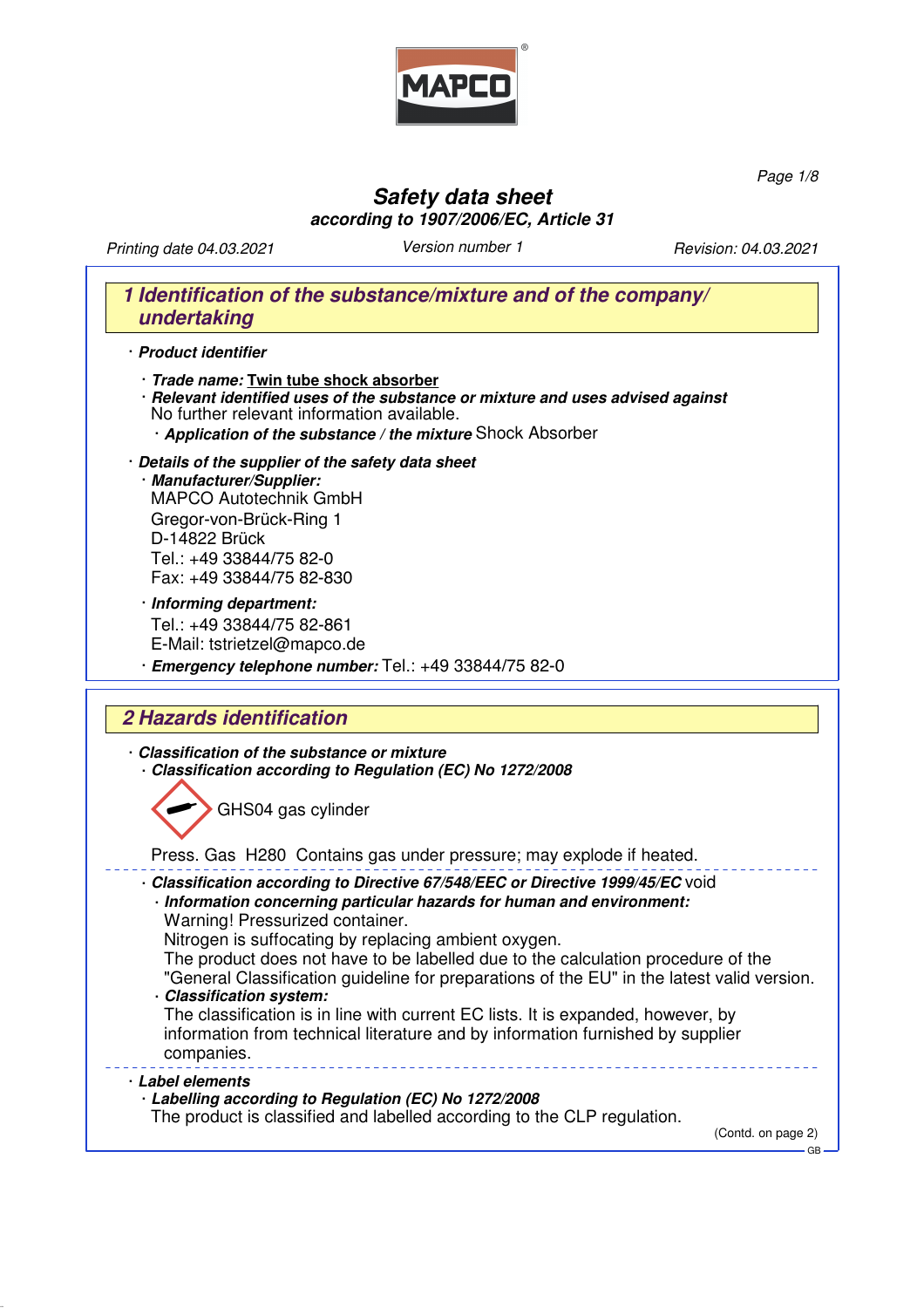*Printing date* 04.03.2021 *Version number 1 Revision:* 04*.0*3*.20*21

(Contd. from page 1)

#### **Trade name: Twin tube shock absorber**

· **Hazard pictograms**



· **Signal word** Warning

· **Hazard statements**

H280 Contains gas under pressure; may explode if heated.

· **Precautionary statements**

P410+P403 Protect from sunlight. Store in a well-ventilated place.

· **Other hazards**

· **Results of PBT and vPvB assessment**

- · **PBT:** Not applicable.
- · **vPvB:** Not applicable.

## **3 Composition/information on ingredients**

· **Chemical characterization: Mixtures**

· **Description:** The shock absorber contains hydraulic oil and small amounts of nitrogen.

#### · **Dangerous components:**

CAS: 7727-37-9 EINECS: 231-783-9

nitrogen  $\Diamond$  Press. Gas, H281  $\Diamond$  S

· **Additional information** The twin tube shock absorbers contain 0.01 to 0.3 l compressed gas (nitrogen) at a pressure of 0 to 10 bar. The maximum product of pressure and volume is 3 bar \* l.

# **4 First aid measures**

- · **Description of first aid measures**
	- · **General information** No special measures required.
	- · **After inhalation**
		- Provide fresh air. Keep victims quiet and warm.
	- In case of unsteady breathing or apnoea induce artificial respiration. Call a doctor immediately.
	- · **After skin contact** The product is not skin irritating.
	- · **After eye contact** In case of permanent aches and pains please go and see the doctor.
	- · **After swallowing** Swallowing is not considered to be a possible way of exposure.
	- · **Information for doctor**
		- · **Most important symptoms and effects, both acute and delayed** No further relevant information available.
		- · **Indication of any immediate medical attention and special treatment needed** No further relevant information available.

# **5 Firefighting measures**

#### · **Extinguishing media**

- · **Suitable extinguishing agents**
	- The product itself does not burn.

Use fire fighting measures that suit the environment.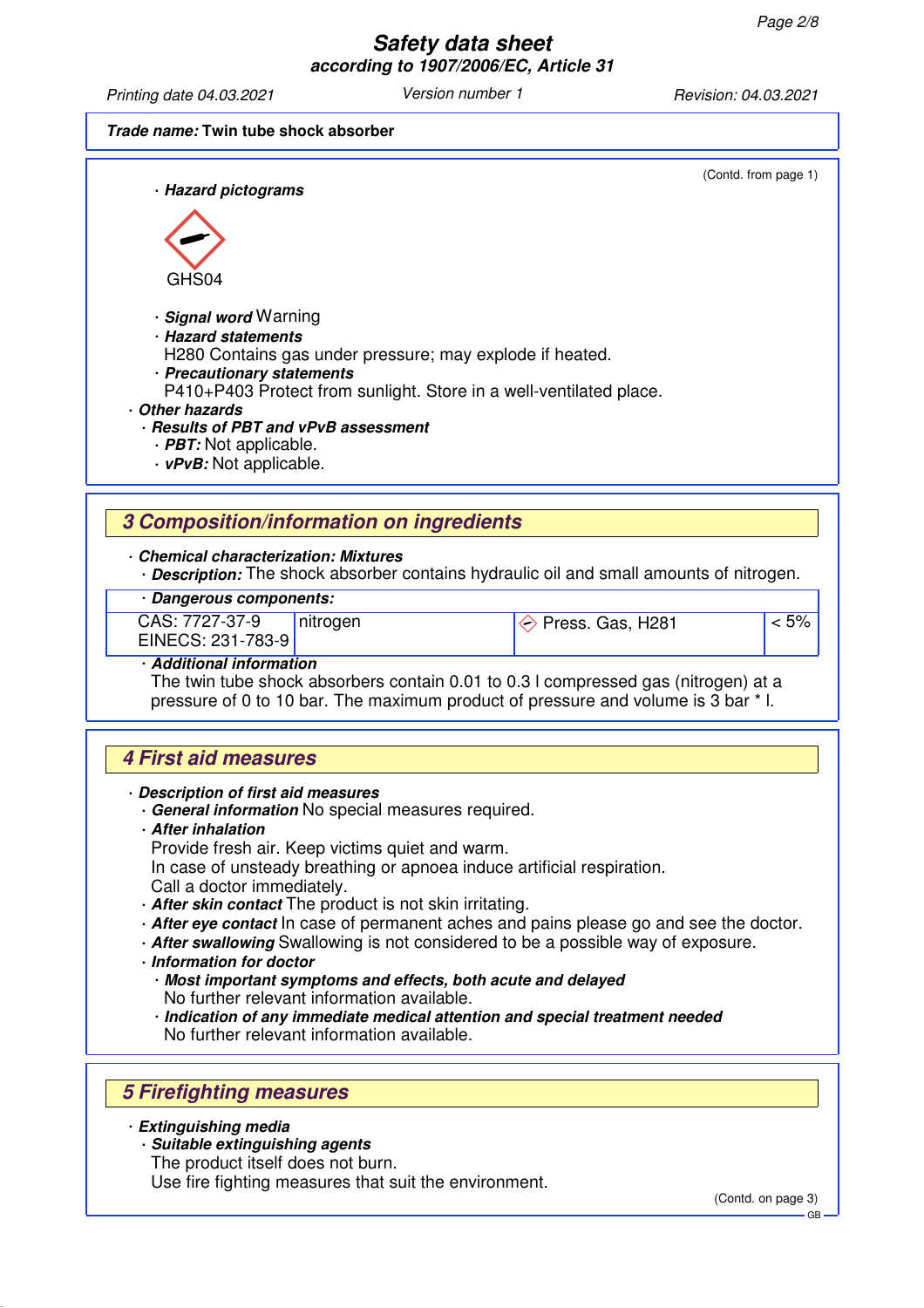*Printing date* 04.03.2021 *Version number 1 Revision:* 04.03.2021

#### **Trade name: Twin tube shock absorber**

(Contd. from page 2)

· **Special hazards arising from the substance or mixture** Formation of toxic gases is possible during heating or in case of fire. Can be released in case of fire: Carbon monoxide (CO) Nitrogen oxides (NOx) · **Advice for firefighters**

· **Protective equipment:** In case of fire wear breathing equipment being independent of ambient air and suit provided full protection against chemicals.

· **Additional information**

Remove fill mass from incendiary zone, if possible.

Cool endangered containers with water spray jet.

## **6 Accidental release measures**

- · **Personal precautions, protective equipment and emergency procedures** Ensure adequate ventilation Keep away from ignition sources
- · **Environmental precautions:** Inform authorities if gas escapes. Do not allow to enter drainage system, surface or ground water.
- · **Methods and material for containment and cleaning up:** Absorb with liquid-binding material (sand, diatomite, universal binders) and disposal in suitable containers.
- · **Reference to other sections** See Section 8 for information on personal protection equipment.

# **7 Handling and storage**

#### · **Handling**

· **Precautions for safe handling**

Keep empty containers away from heat and ignition sources.

Ensure good interior ventilation, especially at floor level. (Fumes are heavier than air). No special measures required.

· **Information about protection against explosions and fires:** The product is not flammable

- · **Conditions for safe storage, including any incompatibilities**
	- · **Storage**
		- · **Requirements to be met by storerooms and containers:** Store containers in a well aired place at a temperature of less than 50  $^{\circ}C$ . Store only undamaged original packaging drums.
		- · **Information about storage in one common storage facility:** Keep away from combustible and/or inflammable materials.
		- · **Further information about storage conditions:**

Store in a cool place. Heat will increase pressure and may lead to the container exploding.

· **Storage class**

2A (Compressed, liquidized and under pressure solved gases) according to VCI concept

· **Specific end use(s)** No further relevant information available.

(Contd. on page 4)

GB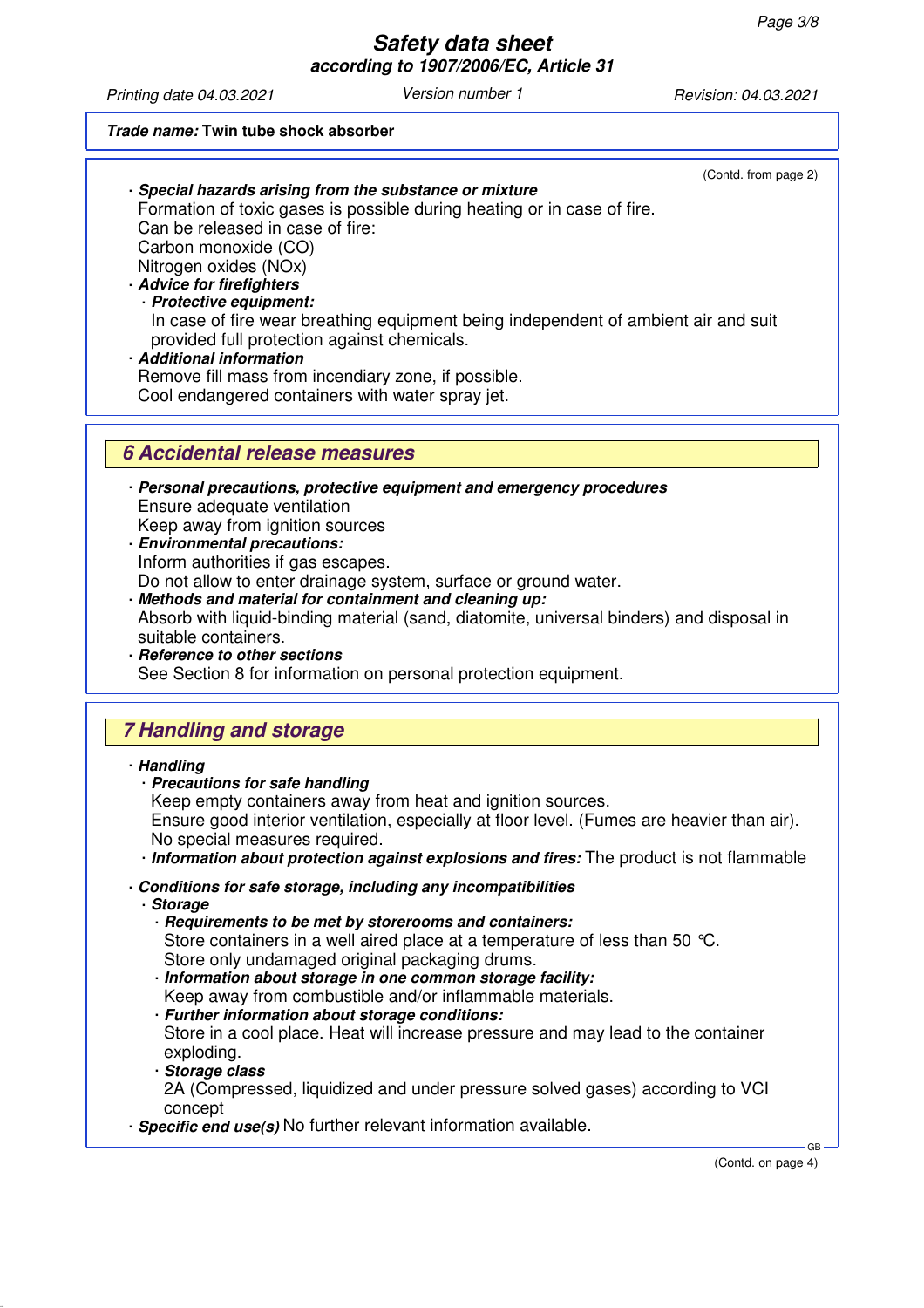*Printing date* 04.03.2021 *Version number 1 Revision:* 04.03.2021

**Trade name: Twin tube shock absorber**

(Contd. from page 3)

| Control parameters<br>that have to be monitored at the workplace.<br>· Additional information:                                            | Components with limit values that require monitoring at the workplace:<br>The product does not contain any relevant quantities of materials with critical values                                                                                                                                                                                 |
|-------------------------------------------------------------------------------------------------------------------------------------------|--------------------------------------------------------------------------------------------------------------------------------------------------------------------------------------------------------------------------------------------------------------------------------------------------------------------------------------------------|
|                                                                                                                                           | The lists that were valid during the compilation were used as basis.                                                                                                                                                                                                                                                                             |
| · Exposure controls<br>· Personal protective equipment<br>· Breathing equipment: Not required.<br>· Protection of hands:<br>Not required. | · General protective and hygienic measures Wear suitable protective clothing at work.                                                                                                                                                                                                                                                            |
|                                                                                                                                           | The glove material has to be impermeable and resistant to the product/ the                                                                                                                                                                                                                                                                       |
| substance/ the preparation.<br>product/ the preparation/ the chemical mixture.                                                            | Due to missing tests no recommendation to the glove material can be given for the                                                                                                                                                                                                                                                                |
| diffusion and the degradation<br>· Material of gloves                                                                                     | Selection of the glove material on consideration of the penetration times, rates of                                                                                                                                                                                                                                                              |
| application.                                                                                                                              | The selection of the suitable gloves does not only depend on the material, but also<br>on further marks of quality and varies from manufacturer to manufacturer. As the<br>product is a preparation of several substances, the resistance of the glove material<br>can not be calculated in advance and has therefore to be checked prior to the |
| · Penetration time of glove material                                                                                                      |                                                                                                                                                                                                                                                                                                                                                  |
| protective gloves and has to be observed.<br>· Eye protection: Not required.                                                              | The exact break through time has to be found out by the manufacturer of the                                                                                                                                                                                                                                                                      |
| 9 Physical and chemical properties                                                                                                        |                                                                                                                                                                                                                                                                                                                                                  |
| · Information on basic physical and chemical properties<br>· General Information                                                          |                                                                                                                                                                                                                                                                                                                                                  |
| · Appearance:                                                                                                                             |                                                                                                                                                                                                                                                                                                                                                  |
| · Form:                                                                                                                                   | Shock absorber, pneumatic / hydraulic<br>Condensed gas                                                                                                                                                                                                                                                                                           |
| · Colour:                                                                                                                                 | Colourless                                                                                                                                                                                                                                                                                                                                       |
| · Odour:                                                                                                                                  | odourless                                                                                                                                                                                                                                                                                                                                        |
| - Change in condition<br>· Melting point/Melting range:<br>· Boiling point/Boiling range:                                                 | Not determined<br>Not applicable                                                                                                                                                                                                                                                                                                                 |
| · Flash point:                                                                                                                            | Not applicable                                                                                                                                                                                                                                                                                                                                   |
|                                                                                                                                           |                                                                                                                                                                                                                                                                                                                                                  |
| · Self-inflammability:                                                                                                                    | · Inflammability (solid, gaseous) Product is not inflammable.<br>Product is not selfigniting.                                                                                                                                                                                                                                                    |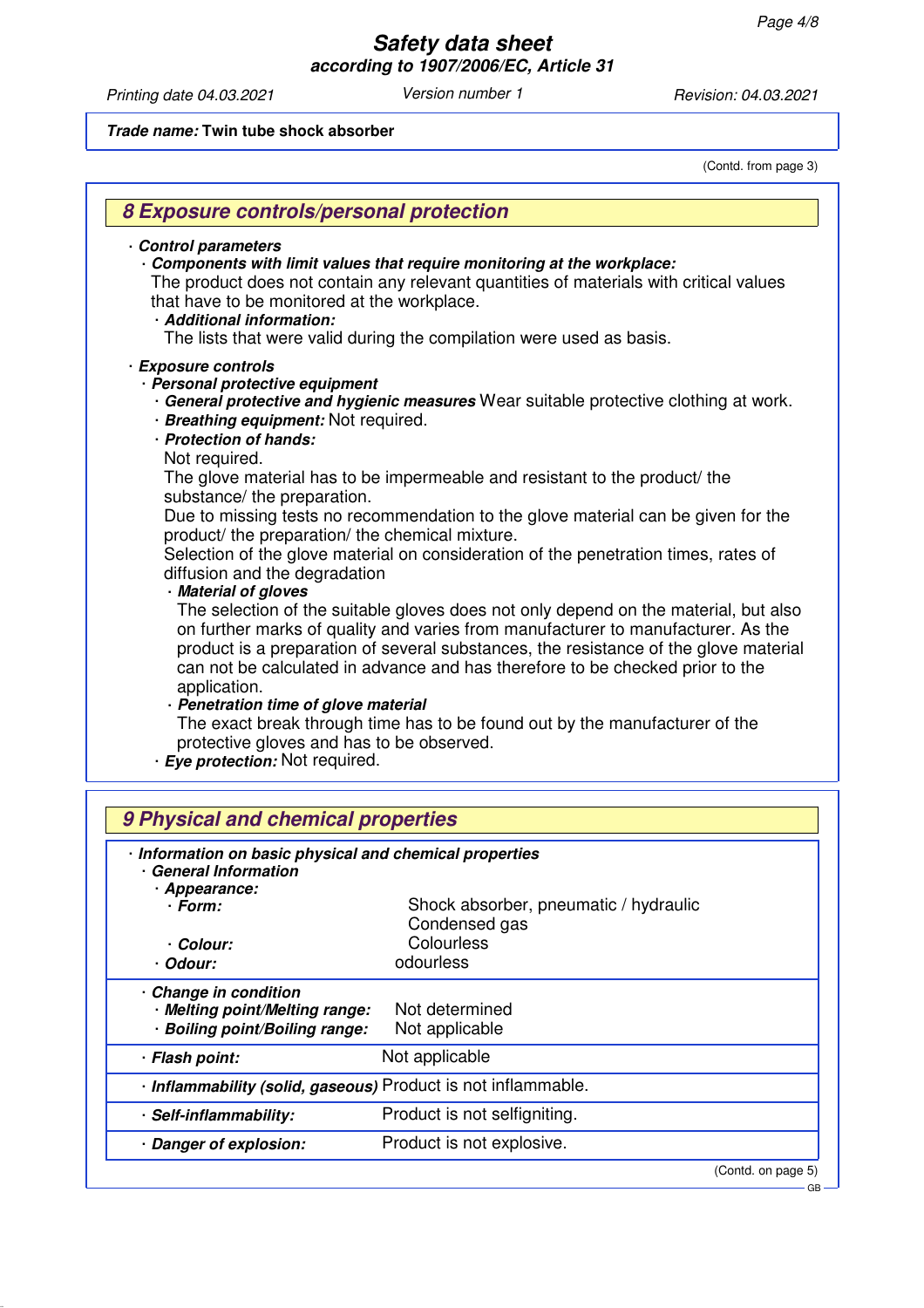*Printing date* 04.03.2021 *Version number 1 Revision:* 04.03.2021

#### **Trade name: Twin tube shock absorber**

|                                                | (Contd. from page 4)                                    |
|------------------------------------------------|---------------------------------------------------------|
| · Density                                      | Not determined                                          |
| · Solubility in / Miscibility with<br>· Water: | Insoluble                                               |
| · Solvent content:                             |                                                         |
| · Organic solvents:                            | $0.0\%$                                                 |
| · Water:                                       | $0.0 \%$                                                |
| Other information                              | The bonfire-test resulted in no flying away components. |

# **10 Stability and reactivity**

· **Reactivity**

- · **Chemical stability**
	- · **Thermal decomposition / conditions to be avoided:**

No decomposition if used and stored according to specifications.

· **Possibility of hazardous reactions**

Danger of containers bursting because of high vapour pressure

- · **Conditions to avoid** No further relevant information available.
- · **Incompatible materials:** No further relevant information available.
- · **Hazardous decomposition products:**

None in case of intended use and storage in compliance with instructions.

# **11 Toxicological information**

- · **Information on toxicological effects**
	- · **Acute toxicity:**
		- · **Primary irritant effect:**
			- · **on the skin:** No irritant effect.
			- · **on the eye:** No irritant effect.
		- · **Sensitization:** No sensitizing effect known.
	- · **Additional toxicological information:**

When inhaling high concentrations narcotic symptoms are possible.

The product is not subject to classification according to the calculation method of the General EC Classification Guidelines for Preparations as issued in the latest version.

# **12 Ecological information**

- · **Toxicity**
	- · **Aquatic toxicity:** No further relevant information available.
- · **Persistence and degradability** No further relevant information available.
- · **Behaviour in environmental systems:**
	- · **Bioaccumulative potential** No further relevant information available.
	- · **Mobility in soil** No further relevant information available.
- · **Additional ecological information:**
- · **General notes:**

Water hazard class 1 (German Regulation) (Self-assessment): slightly hazardous for water.

The product contains materials that are harmful to the environment.

Do not allow undiluted product or large quantities of it to reach ground water, water bodies or sewage system.

(Contd. on page 6)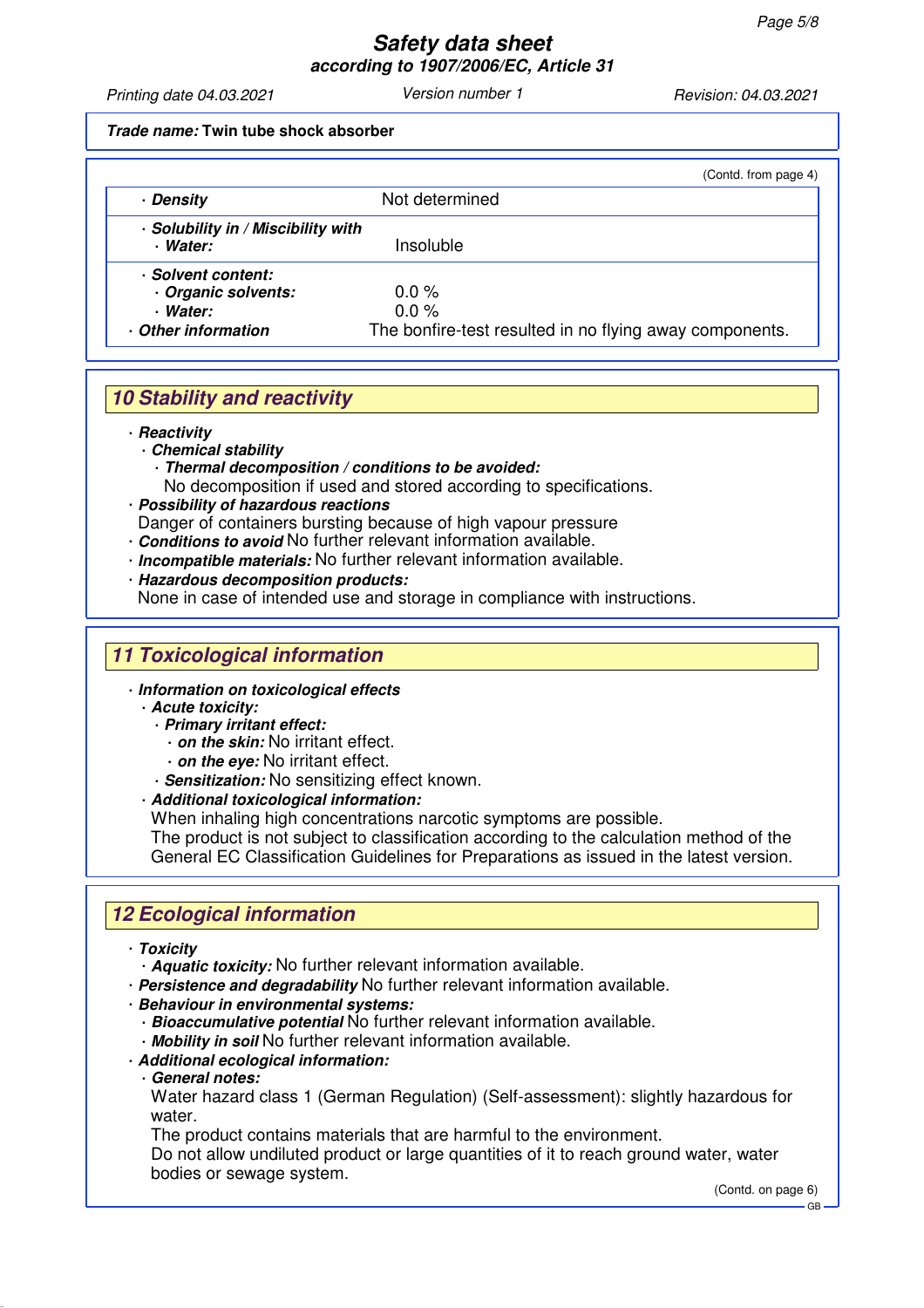*Printing date* 04.03.2021 *Version number 1 Revision:* 04.03.2021

#### **Trade name: Twin tube shock absorber**

(Contd. from page 5)

### · **Results of PBT and vPvB assessment**

· **PBT:** Not applicable.

· **vPvB:** Not applicable.

· **Other adverse effects** No further relevant information available.

## **13 Disposal considerations**

· **Waste treatment methods**

· **Recommendation** Contact manufacturer for recycling information.

#### · **European waste catalogue**

16 00 00 WASTES NOT OTHERWISE SPECIFIED IN THE LIST

16 05 00 gases in pressure containers and discarded chemicals

16 05 05 gases in pressure containers other than those mentioned in 16 05 04

#### · **Uncleaned packagings:**

· **Recommendation:**

Dispose of packaging according to regulations on the disposal of packagings.

| · UN-Number<br>· ADR, IMDG, IATA                | <b>UN3164</b>                                   |
|-------------------------------------------------|-------------------------------------------------|
|                                                 |                                                 |
| · UN proper shipping name<br>$-$ ADR            | 3164 ARTICLES, PRESSURIZED,<br><b>HYDRAULIC</b> |
| · IMDG, IATA                                    | ARTICLES, PRESSURIZED, HYDRAULIC                |
| · Transport hazard class(es)                    |                                                 |
| $·$ ADR                                         |                                                 |
| · Class<br>· Label                              | 2 6A Gases.<br>2.2                              |
| · IMDG, IATA                                    |                                                 |
|                                                 |                                                 |
| · Class                                         | 2.2                                             |
| · Label                                         | 2.2                                             |
| · Packing group<br>· ADR, IMDG, IATA            | Void                                            |
| · Environmental hazards:<br>· Marine pollutant: | <b>No</b>                                       |
| · Special precautions for user                  | Warning: Gases.                                 |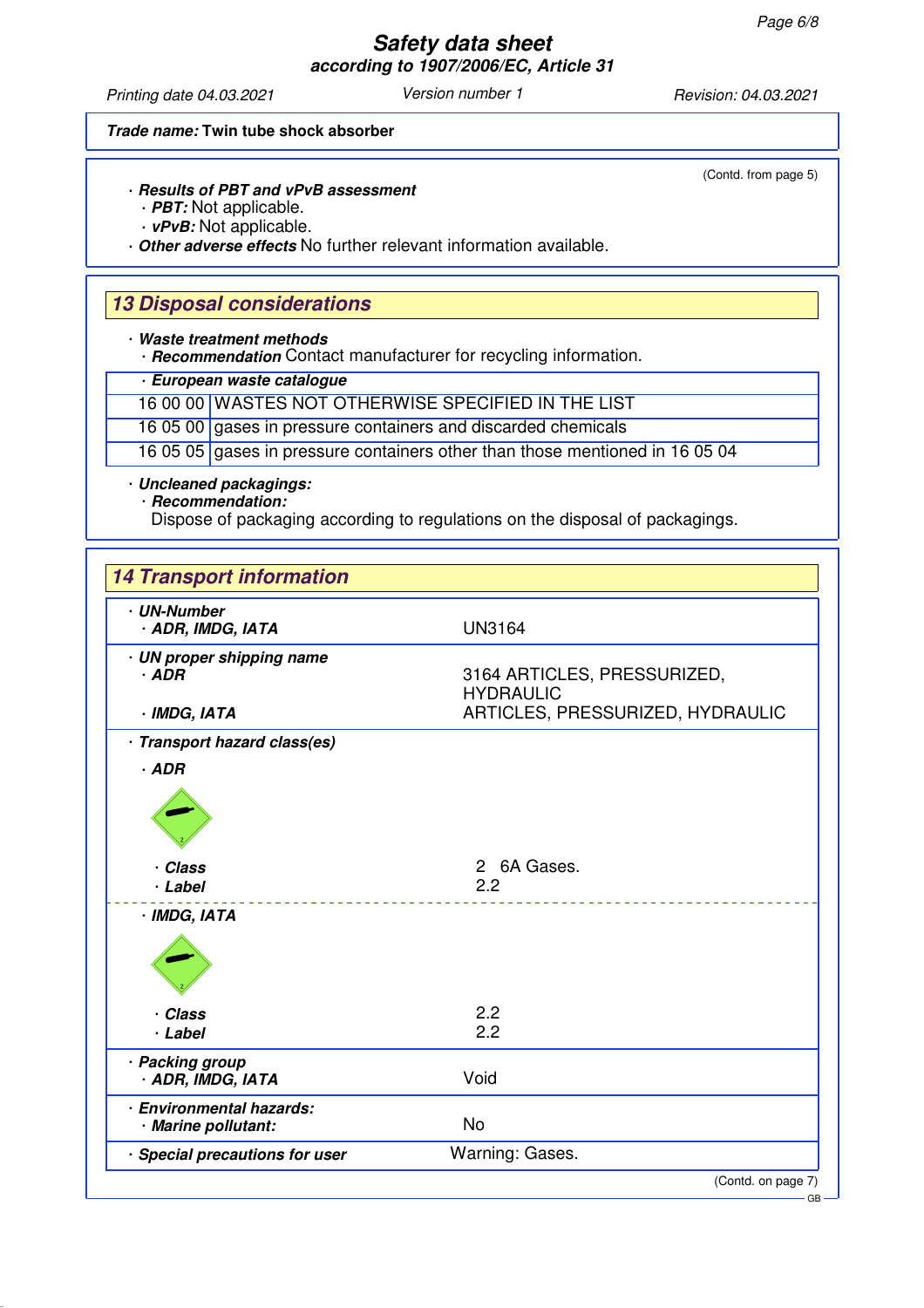*Printing date* 04.03.2021 *Version number 1 Revision:* 04.03.2021

**Trade name: Twin tube shock absorber**

|                                                                                     | (Contd. from page 6)                                    |
|-------------------------------------------------------------------------------------|---------------------------------------------------------|
| · Kemler Number:                                                                    |                                                         |
| · EMS Number:                                                                       | $F-C, S-V$                                              |
| · Transport in bulk according to Annex II of<br><b>MARPOL73/78 and the IBC Code</b> | Not applicable.                                         |
| · Transport/Additional information:                                                 |                                                         |
| · ADR                                                                               |                                                         |
| · Limited quantities (LQ)                                                           | 120 ml                                                  |
| · Transport category                                                                |                                                         |
| · Tunnel restriction code                                                           |                                                         |
| · UN "Model Regulation":                                                            | UN3164, ARTICLES, PRESSURIZED,<br><b>HYDRAULIC, 2.2</b> |

# **15 Regulatory information**

- · **Safety, health and environmental regulations/legislation specific for the substance or mixture**
	- · **Labelling according to Regulation (EC) No 1272/2008**
	- The product is classified and labelled according to the CLP regulation. · **Hazard pictograms**



- · **Signal word** Warning
- · **Hazard statements**
- H280 Contains gas under pressure; may explode if heated.
- · **Precautionary statements** P410+P403 Protect from sunlight. Store in a well-ventilated place.
- · **National regulations**
	- · **Water hazard class:**
	- Water hazard class 1 (Self-assessment): slightly hazardous for water.
	- · **Other regulations, limitations and prohibitive regulations** The regulations concerning pressure vessels and gases under pressure have to be observed.
- · **Chemical safety assessment:** A Chemical Safety Assessment has not been carried out.

## **16 Other information**

These data are based on our present knowledge. However, they shall not constitute a guarantee for any specific product features and shall not establish a legally valid contractual relationship.

#### · **Relevant phrases**

H281 Contains refrigerated gas; may cause cryogenic burns or injury.

(Contd. on page 8)